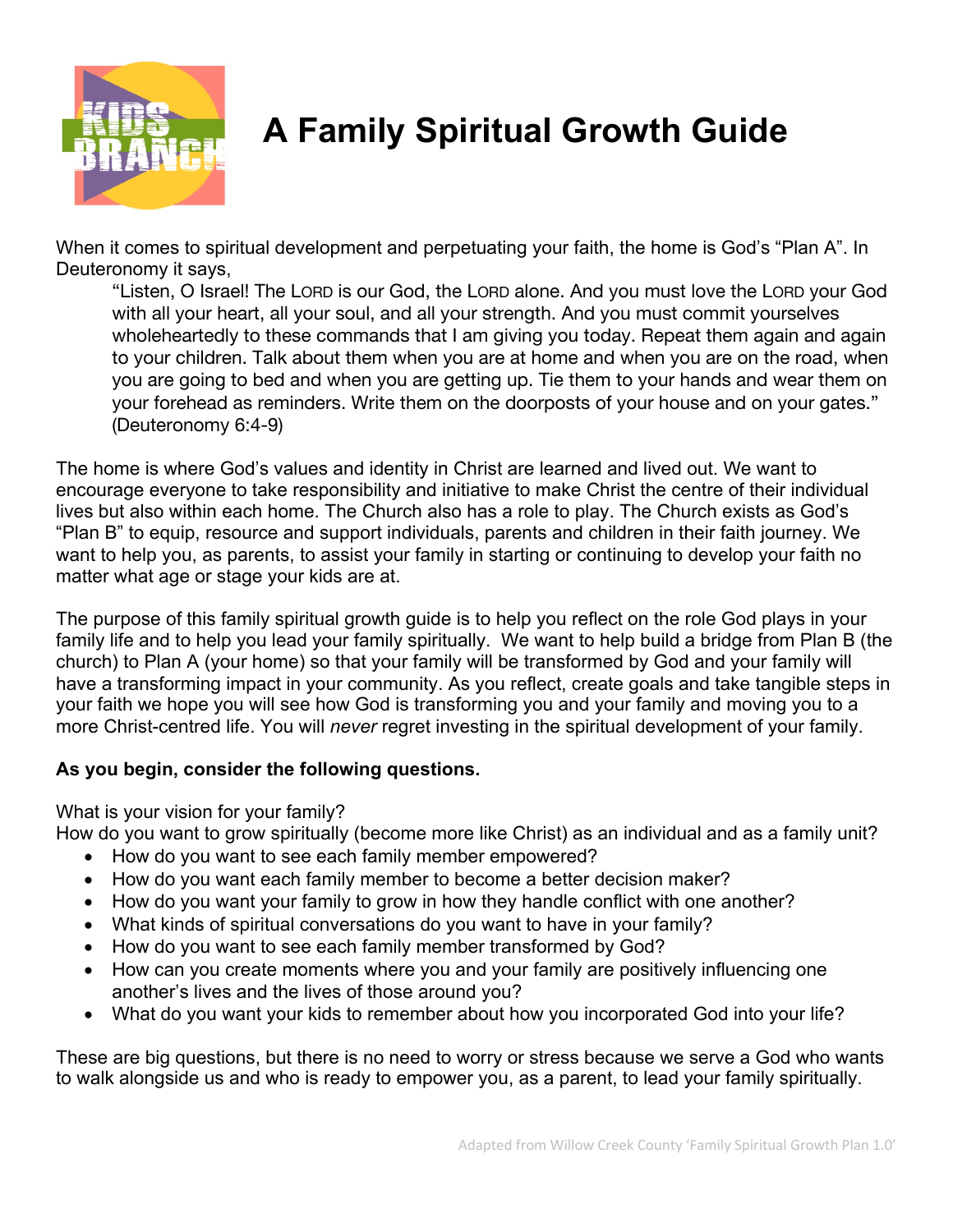### **Beginning your Spiritual Growth Journey**

### 1. PUT GOD FIRST!

Being intentional is important. Creating moments and taking the time to encourage each other spiritually can help grow your family in many areas such as: developing a sense of security, strength, love and hope; creating a sense purpose; developing humility, generosity and integrity, and learning to value others.

In the Old Testament there is a Jewish prayer, called the Shema. It is an encouragement to all believers and says, "Hear O Israel: The Lord our God, the Lord is one. Love the Lord your God with all your heart and with all your soul and with all your strength."

What does it mean to love God in these ways?

- A. Love God with all of your Heart reflect on God's redemption plan for you and your family; recognize God as your saviour and satisfier; commit to aligning your will, desires, passions, affections and perceptions with God's; talk to God and connect with him in worship and prayer
- B. Love God with all your Soul decide to allow everything about you as a person reflect your belief that God is Lord over all. Love God with your heart **and** love him by how you talk, what you do with your hands, how you use your talents, how you react to challenges, how you treat others, etc.
- C. Love God with all your Strength commit to loving God with your resources; it is not just about your physical muscle, but everything that belongs to you – which includes your family, house, tools, electronics, time, etc.; actively participate in things that God smiles on
- D. Love God with all your Mind continue to learn and grow in your faith by reading the Bible, learning from others and engaging in Christian community so that your thoughts and attitudes begin to align with God's

There is a story in the book of Mark about a man who asked God to help his unbelief. We can also ask God to help us in areas where we don't love Him with all our heart, soul, mind and strength. It is important to remember that God wants us to rely on Him and His power – even when it comes to loving Him. As time goes by our love and affection for God can grow. As we choose to love God in these ways, he is simultaneously transforming us, making us more Christ-centred and using our lives to influence those around us.

### 2. IDENTIFY WHERE YOU ARE AS A FAMILY & YOUR FAMILY'S SPIRITUAL PATHWAY

#### Where you are as a family?

Every family moves through various stages of development – each of which brings its own unique set of challenges and growth opportunities. No matter how your family came to be every family will travel through 5 specific seasons. As you begin to contemplate what action steps to take in order to help your family grow spiritually it is important to recognize your family's current life-season.

Are you…

- A young couple or couple with no children?
- Family with young children? Pre-teens? Teens?
- Empty nest?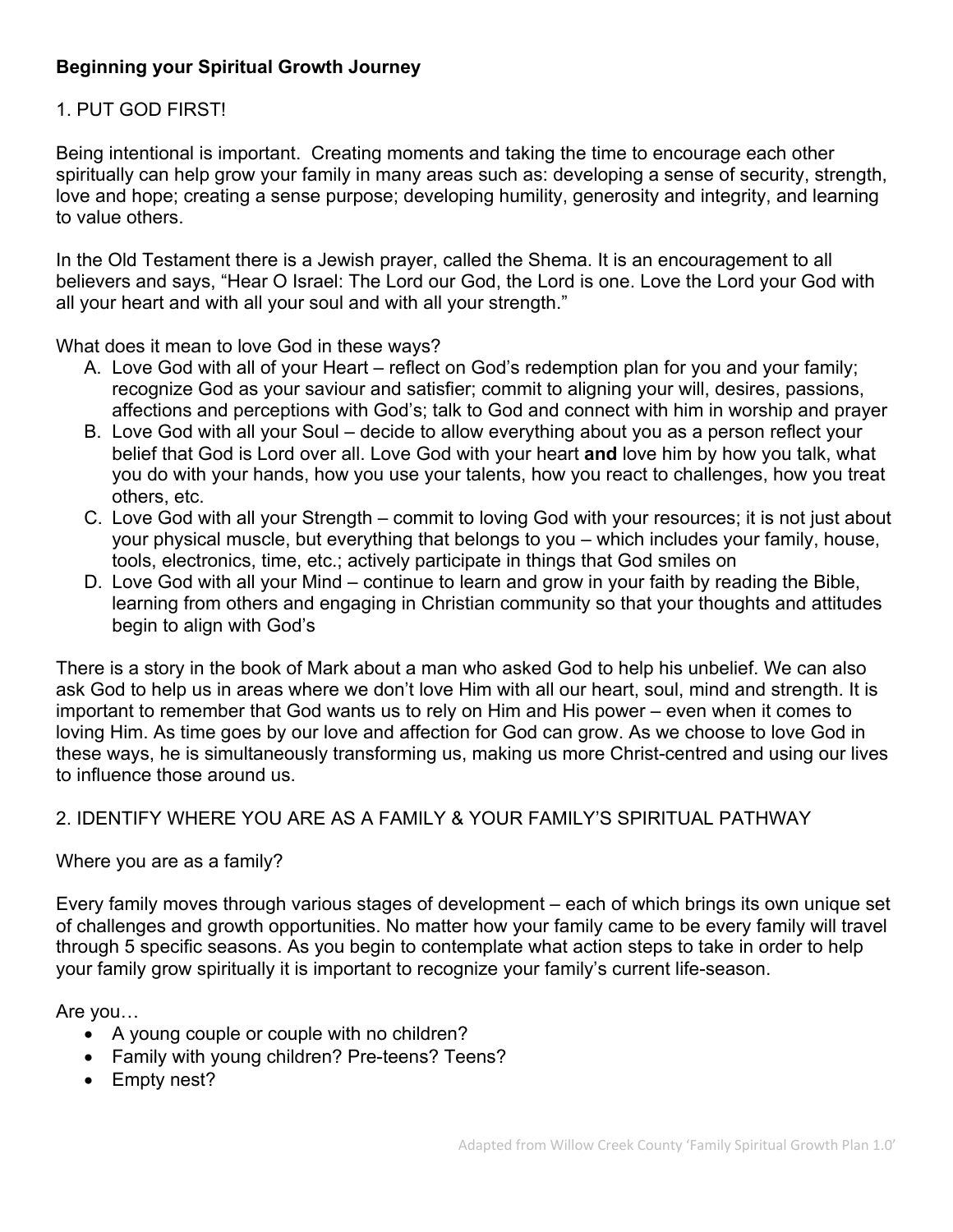#### What is our spiritual pathway?

Every family is unique in its personality, values, stories, tastes, loves, strengths or weaknesses. In his book *Sacred Pathways*, Gary Thomas suggests that every individual is uniquely "wired" by God to connect with Him in a special way through a particular "sacred pathway". He names 9 pathways: Naturalist (connects best with God when out in Creation), Intellectual (when using the mind), Contemplative (through devotion/adoration), Ascetics (through solitude & simplicity), Activist (bringing social change), Enthusiast (when celebrating), Caregiver (when compassionately serving others), Sensate (through the senses), and Traditionalist (through ritual/ceremony & symbol). Some may have a combination of these pathways.

If this is true for individuals, it may be true for families as well! Your family may have a unique way in which it best connects with God. If this is the case, by figuring out what your spiritual pathway is you can better determine what activities will help you grow closer to God as a family, while having fun together!

#### 3. TAKE ACTION!

At The Olive Branch we believe, as followers of Jesus, we need to be Belong, Believe, Become and Bless! These fundamental next-steps find a unique expression in your home!

To BELONG means you love and are loved, accept and are accepted, serve and are served. You can do this by interacting and participating in the local church and intentionally cultivate relationships that help one another grow in Christ! Have your kids or teens participate in Kids Branch or Encounter Youth and you, as parents, could join a Life Group. Get involved as a family and meet people! God doesn't want us to be isolated or do life alone. Ask God to help you find friends - second families, that you can do life with and will encourage you on your spiritual journey!

To BELIEVE means to make a faith commitment. Do you believe that the Bible is God revealing Himself and His will to us? Do you believe that there is one God, existing in three persons; the Father, the Son and the Holy Spirit. Do you believe in the deity of Jesus Christ, in His death and resurrection, that He is the only mediator between God and humanity and He is coming again in glory and power? Do you believe in the power of the Holy Spirit to work in us and to help us to live a godly life?

To BECOME means to grow as a follower of Jesus. Galatians 5:22-23 says that the Fruit of the Spirit is love, joy, peace, patience, kindness, goodness, faithfulness, gentleness, and self control. Encourage the growth of these fruits by modelling them and encouraging their development within your children.

To BLESS means to serve and help others as an act of love and kindness. Find ways to show kindness and compassion to others through opportunities within the church or out in the community. When families serve, families thrive! You will grow as a family when you give of yourself and you express God's love to others.

As you develop your family spiritual growth plan and put it into action we believe it will be transformative in your family's life. May you rely on God, Jesus and the Holy Spirit as you continue on this journey and as your family moves through the different stages of development.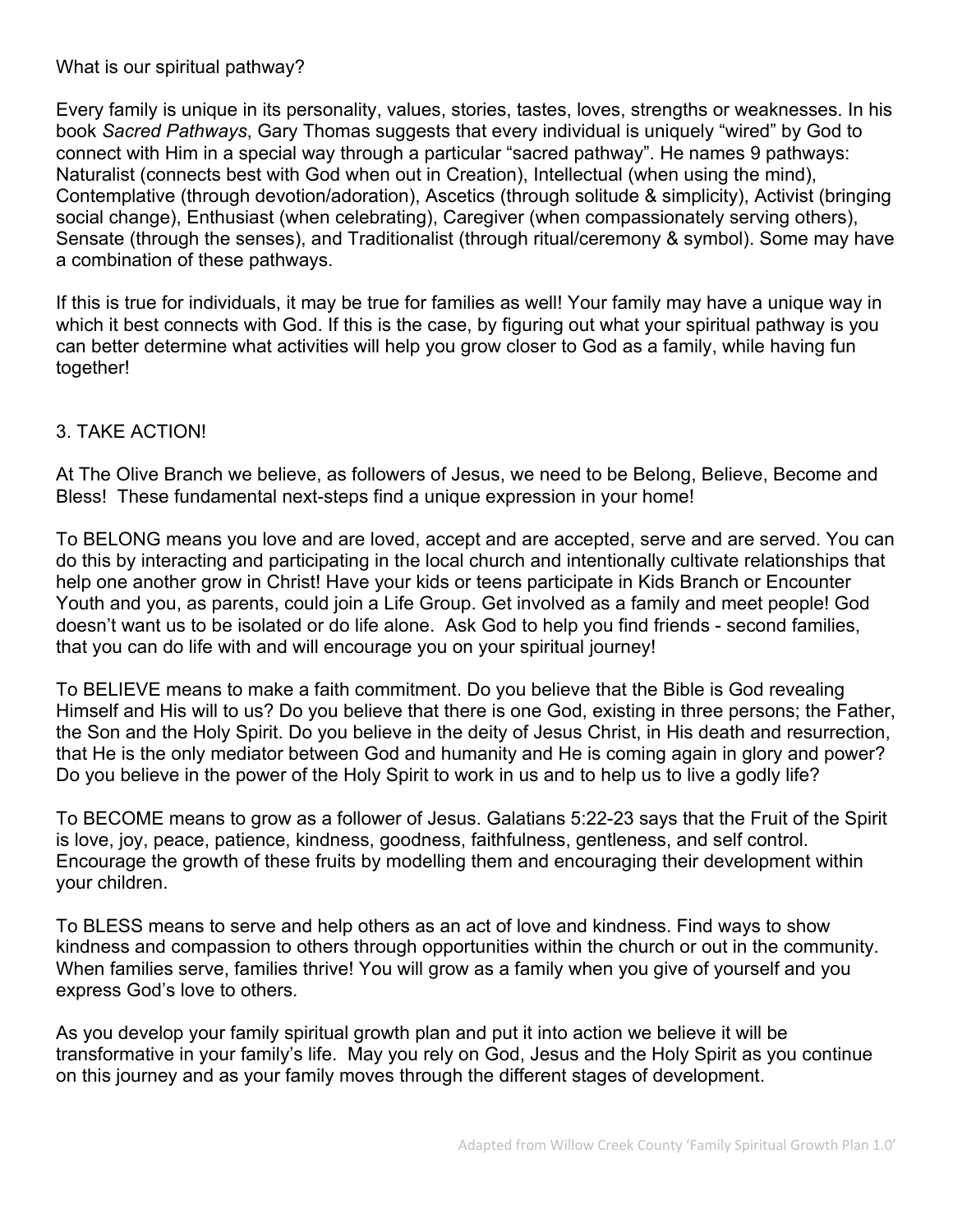# **Our Family Spiritual Growth Plan**

Growth Season Dates:

from to

Our Family's Current Season of Development is: \_\_\_\_\_\_\_\_\_\_\_\_\_\_\_\_\_\_\_\_\_\_\_\_\_\_\_\_\_\_\_\_\_

Our Family's Sacred Pathway may be: \_\_\_\_\_\_\_\_\_\_\_\_\_\_\_\_\_\_\_\_\_\_\_\_\_\_\_\_\_\_\_\_\_\_\_\_\_\_\_\_\_\_\_\_\_\_\_\_\_\_\_\_\_\_\_\_

**BELONG**

experiencing and cultivating Christ-centred relationships

What are 1-2 specific ways you'll seek to enjoy deeper BELONGING in your family over the next 90 days?

| ◠<br><u>.</u> |  |
|---------------|--|
|               |  |

 $\_$ 

 $\_$ 

 $\_$ 

## **BELIEVE & BECOME**

pursuing spiritual transformation via God's Word & spiritual practices

What are 1-2 specific ways you'll focus on spiritual growth in your family over the next 90 days?

1. \_\_\_\_\_\_\_\_\_\_\_\_\_\_\_\_\_\_\_\_\_\_\_\_\_\_\_\_\_\_\_\_\_\_\_\_\_\_\_\_\_\_\_\_\_\_\_\_\_\_\_\_\_\_\_\_\_\_\_\_\_\_\_\_\_\_\_\_\_\_\_\_\_\_\_\_\_\_\_\_\_\_\_\_\_

2. \_\_\_\_\_\_\_\_\_\_\_\_\_\_\_\_\_\_\_\_\_\_\_\_\_\_\_\_\_\_\_\_\_\_\_\_\_\_\_\_\_\_\_\_\_\_\_\_\_\_\_\_\_\_\_\_\_\_\_\_\_\_\_\_\_\_\_\_\_\_\_\_\_\_\_\_\_\_\_\_\_\_\_\_\_

**BLESS** express acts of kindness or compassion toward others

What are 1-2 specific ways you'll BLESS more deliberately in/through your family over the next 90 days?

 $1.$  $\_$ 2. \_\_\_\_\_\_\_\_\_\_\_\_\_\_\_\_\_\_\_\_\_\_\_\_\_\_\_\_\_\_\_\_\_\_\_\_\_\_\_\_\_\_\_\_\_\_\_\_\_\_\_\_\_\_\_\_\_\_\_\_\_\_\_\_\_\_\_\_\_\_\_\_\_\_\_\_\_\_\_\_\_\_\_\_\_

 $\_$  , and the set of the set of the set of the set of the set of the set of the set of the set of the set of the set of the set of the set of the set of the set of the set of the set of the set of the set of the set of th

Adapted from Willow Creek County 'Family Spiritual Growth Plan 1.0'